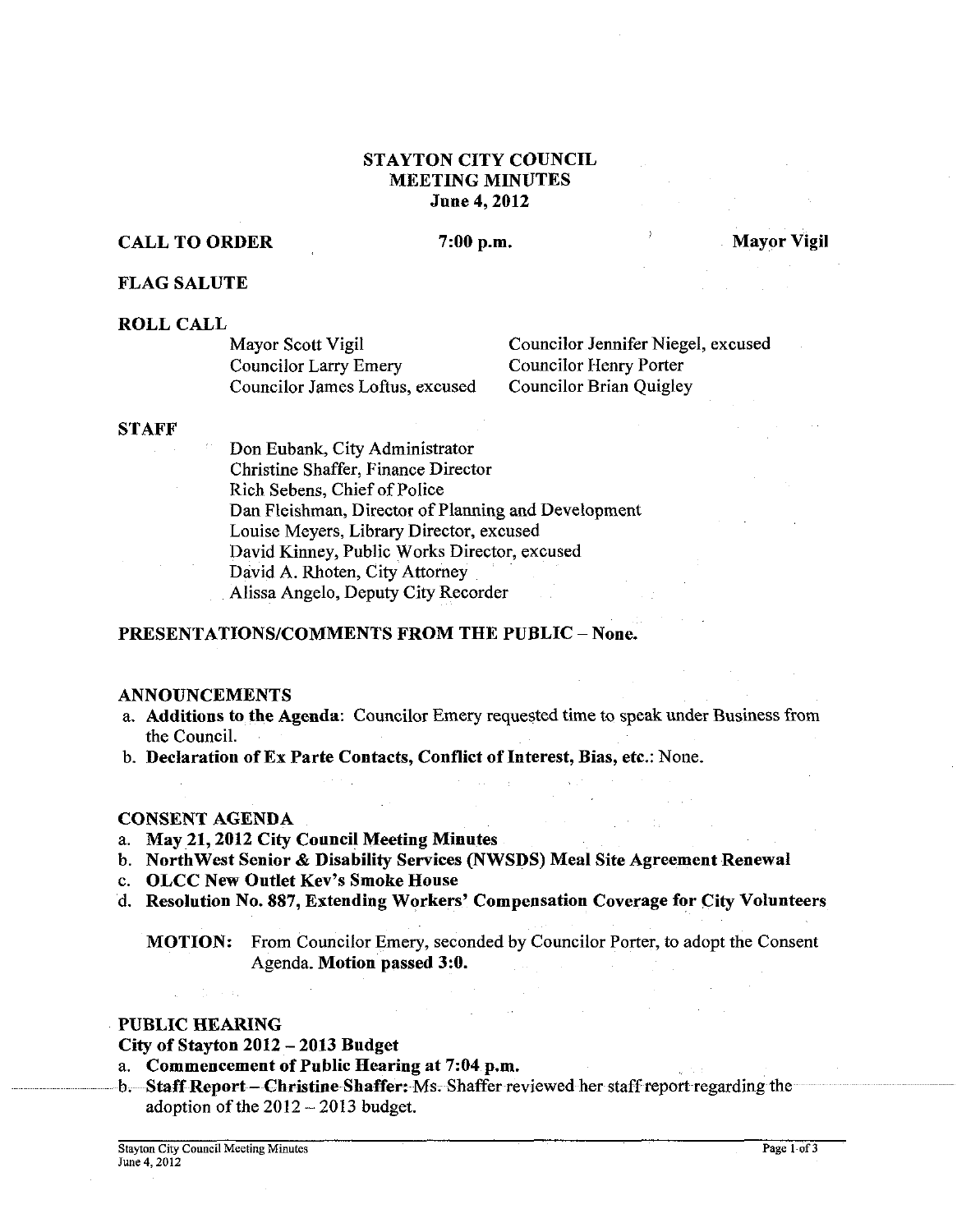- c. Proponents' Testimony: None.
- d. Opponents' Testimony: None.
- e. General Testimony: None.
- f. Questions from the Public: None.
- g. Questions from the Council: None.
- h. Staff Summary: None.
- i. Close of Hearing at 7:06 p.m.

### UNFINISHED BUSINESS - None.

### NEW BUSINESS

# Resolution No. 886, Adopting the FY 2012 - 2013 City Budget<br>a. Staff Report: Ms. Shaffer briefly reviewed the staff report inc.

Staff Report: Ms. Shaffer briefly reviewed the staff report included in the Council packets.

- b. Council Deliberation: None.
- c. Council Decision:

MOTION: From Councilor Emery, seconded by Councilor Quigley, to approve Resolution No. 886, adopting the  $2012 - 2013$  Budget, making appropriations for the 2012 - 2013 Fiscal Year and Levying Taxes for the Fiscal Year as presented. Motion passed 3:O.  $\mathcal{O}(\mathcal{A}(\Psi))$  , where  $\mathcal{O}(\mathcal{A}(\mathcal{A}))$  and  $\mathcal{O}(\mathcal{A}(\mathcal{A}))$ 

### STAFF/COMMISSION REPORTS

### Chief of Police - Rich Sebens

a. Upcoming Fishing Derby: On June 21, the Stayton Police Department along with other surrounding agencies will be holding the  $30<sup>th</sup>$  annual Law Enforcement Fishing Derby.

Also, on August 7, the Police Department will be hosting National Night Out events at Pioneer Park, Santiam Park, Quail Run Park, and Westown Park. Mayor Vigil asked staff to place information in the next utility bill mailing for the Community Advocate award, which is done as part of the National Night Out event. Mr. Eubank added the PAC group has expressed interest in assisting with the Community Advocate award.

### Director of Planning and Development - Dan Fleishman

Housing Rehab Grant: Mr. Fleishman informed the Council that a joint application submitted by the City of Stayton, City of Woodhurn, and Marion County for a Community Development Block Grant application has been funded. The program provides funds for home improvements and repairs to homeowners who meet certain income qualifications. Staff expects funds to be available to homeowners in fall 2012.

## PRESENTATIONS/COMMENTS FROM THE PUBLIC - None.